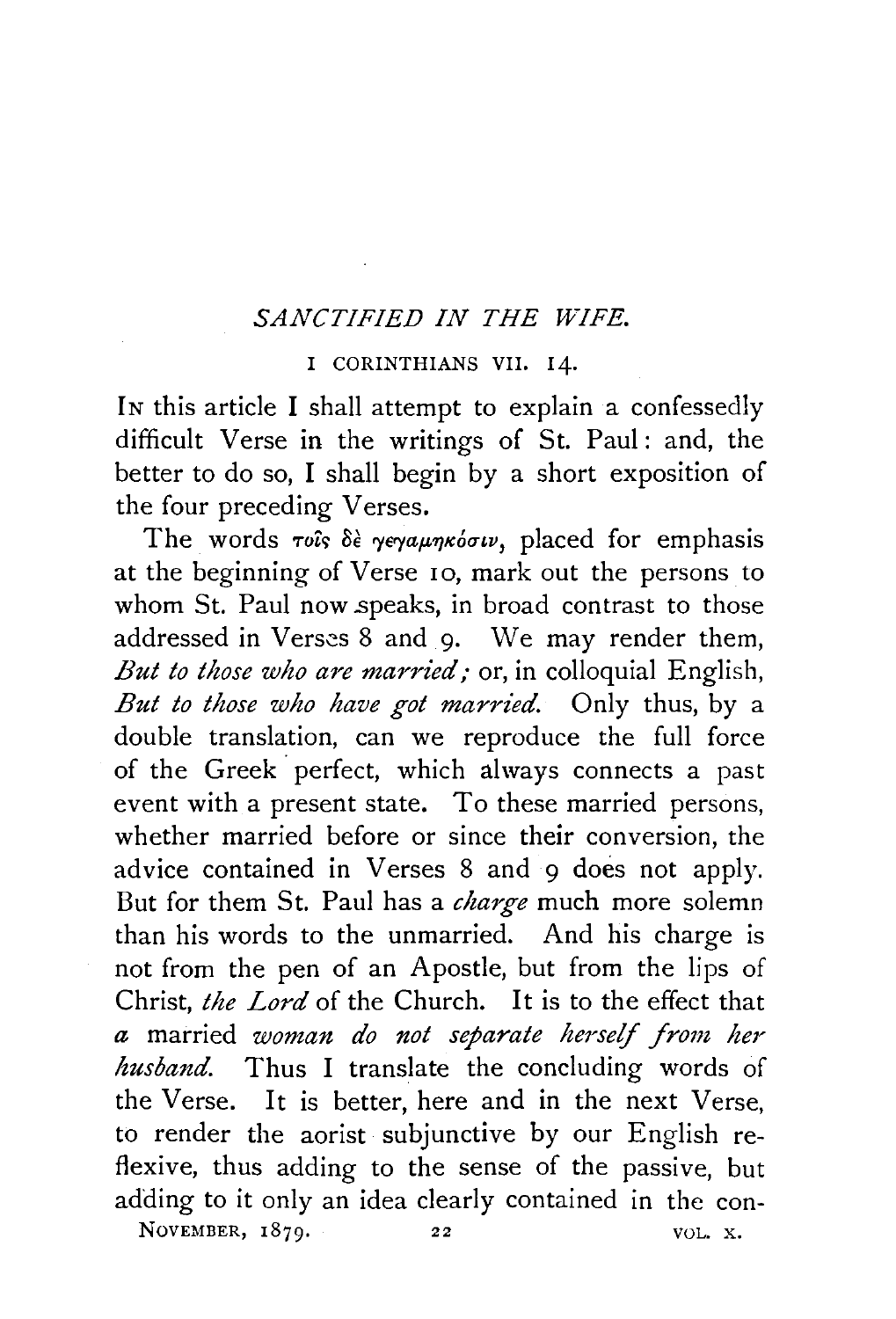text, viz., that the separation is the woman's own act, rather than to lose the force of the aorist, which directs our attention to the event of separation.

The charge here attributed to Christ corresponds exactly with his words as recorded in Matthew xix. 6. And, that St. Paul quotes it as his, taking for granted that it will be at once recognized as having come from his lips, proves that, in this point at least, the traditional teaching embodied in the Gospels was known, and admitted to be genuine, in St. Paul's day and in a far-off foreign city. This Verse is thus one of the many testimonies in this Epistle to the correctness of. the Gospels as records of the teaching of Jesus.

The beginning of Verse 11 may be rendered, *But if she do separate herself.* The aorist subjunctive points to a future possible event, which the particle  $\kappa a_i$  raises into conspicuous prominence. The rendering, if *she be* already *separated,* is, therefore, inadmissible : it would represent *el* with the indicative, as in Verse 12, noting something which already is or is not a matter of fact. But St. Paul merely contemplates the possibility that for some reason, sufficient or insufficient, the general injunction of Christ will not be obeyed ; and, by way of parenthesis, says that in this case the only alternative is to remain single or to be reconciled to the husband. His words are but a restatement of an injunction of Christ<sup>1</sup> even more strict than the one quoted above.

That the case of the woman is mentioned first, and that only to her is this parenthetical injunction given, suggests that a special case of this sort had been mentioned in the Corinthian letter to St. Paul (see Verse I);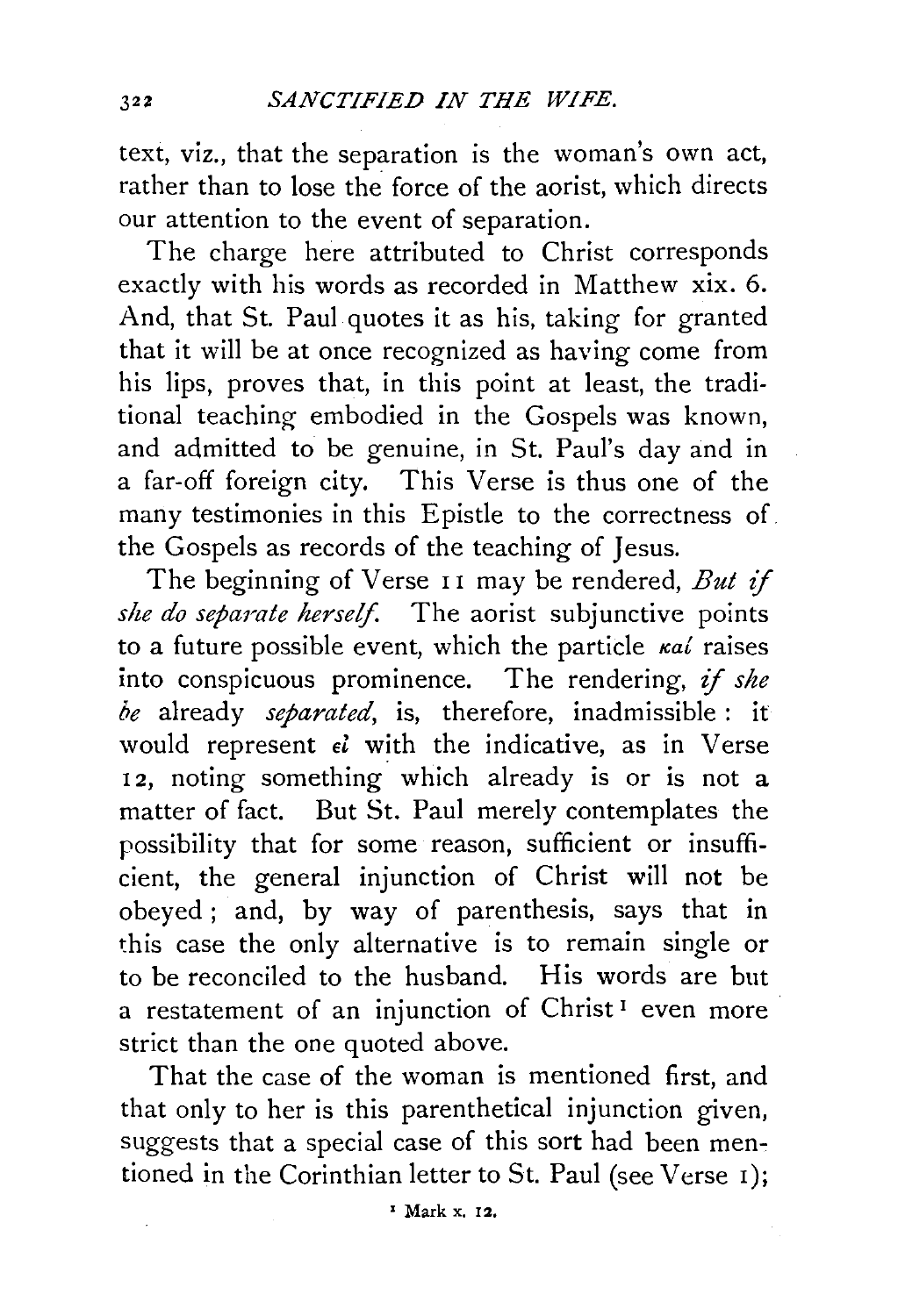or that women were more likely than men to seek such separation. The latter supposition is not improbable. We can well conceive that some wives thought that the complete change consequent on their conversion was sufficient reason for seeking freedom from what they felt to be an unsuitable alliance, even though it were an alliance with a husband who, like his wife, had accepted Christianity. To such women St. Paul recalls the Saviour's words against the sepa· ration of married people and his strong words against the re-marriage of those who separate.

While professing to speak to married people generally, St. Paul has really spoken words applicable only to Christian couples. For the case of those married to heathens was so different from the cases referred to by Christ, in which both partners were professed servants of the true God, that, as St. Paul feels, the injunctions of Christ do not cover it. In other words, there is a remnant embraced neither by St. Paul's advice in Verses 8 and 9 to the unmarried and the widows, nor by the just mentioned commands of Christ. To this remnant, *to the rest,* St. Paul now speaks; but speaks only on his own authority. For them, as for the virgins (Verse 25), he has *1zo command of the Lord.*  No words of Christ exactly meet their case.

To Christians, men or women, married to unbelievers, St. Paul speaks with great caution. Idolatry was so closely bound up with social life that he cannot press a Christian to remain with a heathen husband or wife. Yet he inclines to this as generally desirable. If each is disposed to live with the other ( $\sigma$ vvevookei: "joins with him in being disposed to continue the  $union$ ), St. Paul recommends this course as best.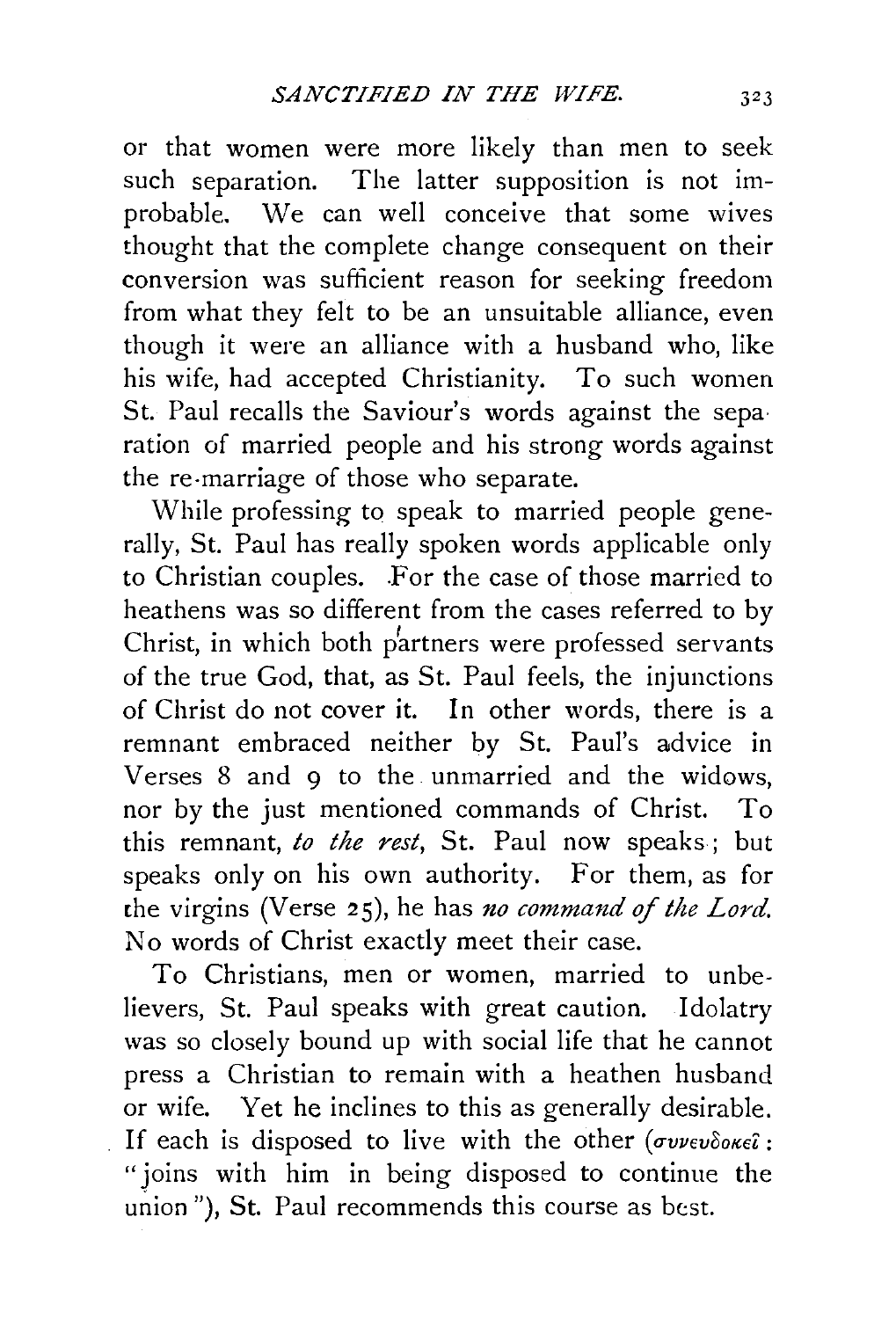The complete parallel of Verses 12 and 13 marks the complete equality of the sexes in conjugal rights: an equality unknown apart from Christianity. Even the word of authority-αφιέτω (dismiss), is used of the woman as well as of the man. It was perhaps suggested in Verse 13 by a sense both of the dignity of the Christian wife and of the loss she could inflict on the heathen husband by refusing to live with him.

The preposition  $\gamma a \rho$ , which introduces Verse 14, indicates that in some way this Verse supports the foregoing injunctions. That these injunctions are practically but a permission to do what the parties are supposed already to wish (*συνευδοκεί*) suggests that the Verse which supports them will remove a possible objection to this wish. And the word *ήγίασται*, placed twice in the most prominent position, suggests the kind of objection which St. Paul has in view.

Under the Mosaic covenant, marriage with a heathen was strictly forbidden.<sup>1</sup> The reason given is: "For a holy people thou art to Jehovah thy God. In thee J ehovah thy God hath set his choice, that thou mayest be to him a people of special possession." 2 Therefore, " the seed of holiness " must not " mingle themselves with the people of the lands." 3 Consequently, although the evil was widely spread, Ezra  $(x. 11, 19)$ not only forbad it for the future, but compelled the Jewish husbands to put away their heathen wives, even those who had borne them children. It might, therefore, be thought that Christian husbands and wives ought not to live with partners who refused Christianity, and that, consequently, the injunction of Christ referred to in Verse 11 would not apply to them.

<sup>1</sup> See Deut. vii. 3; Neh. xiii.  $25-27$ . <sup>2</sup> Deut. vii. 6. <sup>3</sup> Ezra ix. 2.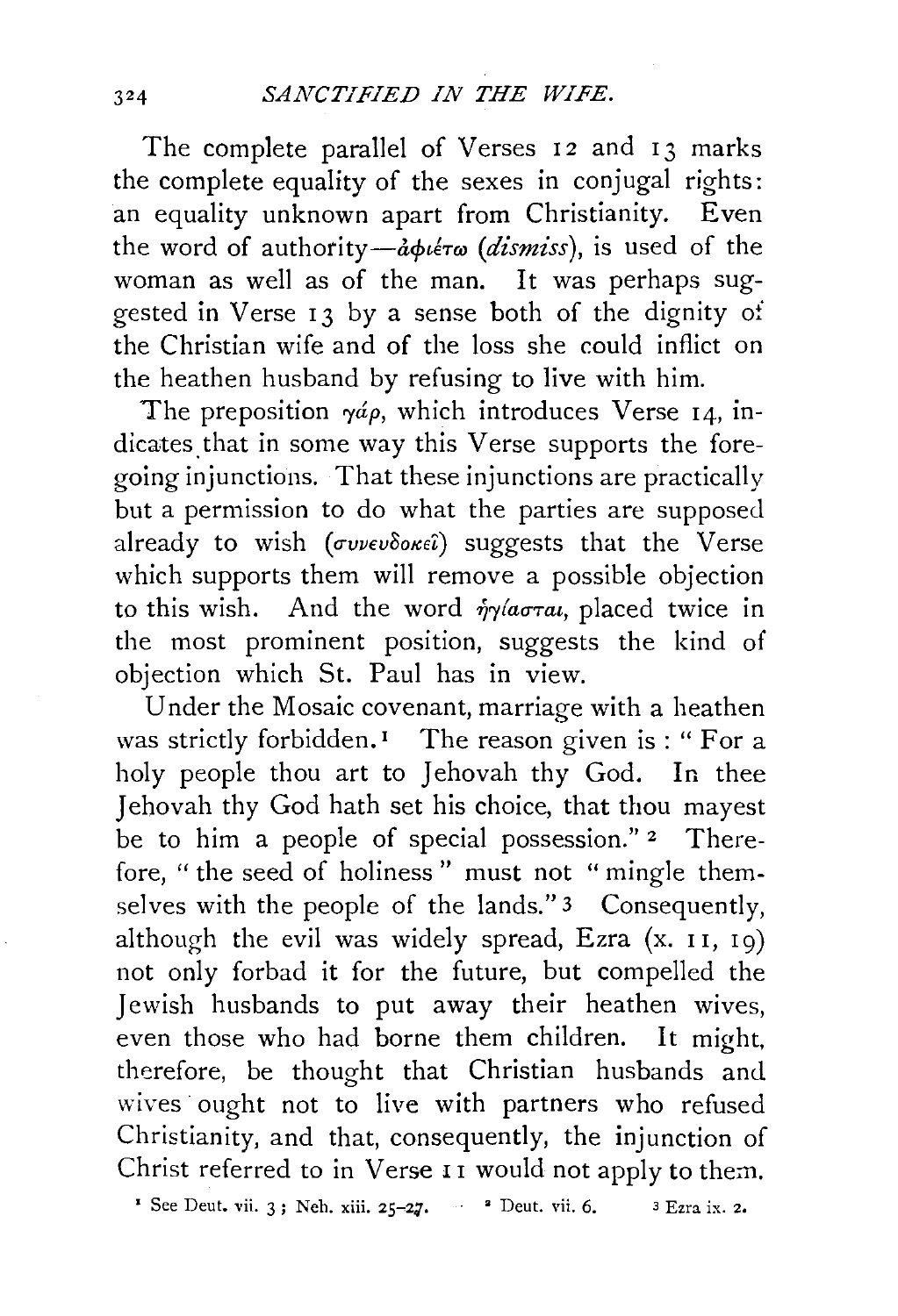To this objection, one likely to occur to all students, of the Jewish Scriptures, St. Paul now replies ; and thus supports the advice against which the objection might be brought. He declares that the unbelieving husband, heathen though he be, is not unholy, but holy. For he *has been sanctified in the wife; i.e.,* he has been made holy in virtue of the holiness of his wife. In what sense are these words true? That they are true in a sense which proves that a Christian wife need not separate from her heathen husband, St. Paul's argument requires. And for such a sense we will now seek.

The latter part of Verse 14, which gives, and professes to give, a proof of the startling assertions contained in the former part of the same Verse, will also explain their meaning. And the word *holy* will be specially valuable as an indication of the meaning of the cognate and very conspicuous word *sanctified.* 

The particle  $\ddot{a}\rho a$ , essentially a logical particle, implies that the assertion which follows it is an inference from those preceding. And  $\epsilon_{\pi\epsilon}i$  indicates that this inference justifies the assertions from which it is drawn. The particles  $\nu \nabla \nu \delta$ ; which may be paraphrased, *But as thiugs actually are,* 1 introduce a statement which, by its evident contradiction of *Your children are unclean,*  shews that these words are not actually true, but are only a necessary inference from an assumption which is now proved to be incorrect by the absurdity of the inference which it logically involves. In other words, we have here a very forceful *reductio ad absurdum.*  St. Paul declares that if the unbelieving husband be not sanctified in his Christian wife, then we must infer

' Comp. Chap. xii. r8, xv. 20.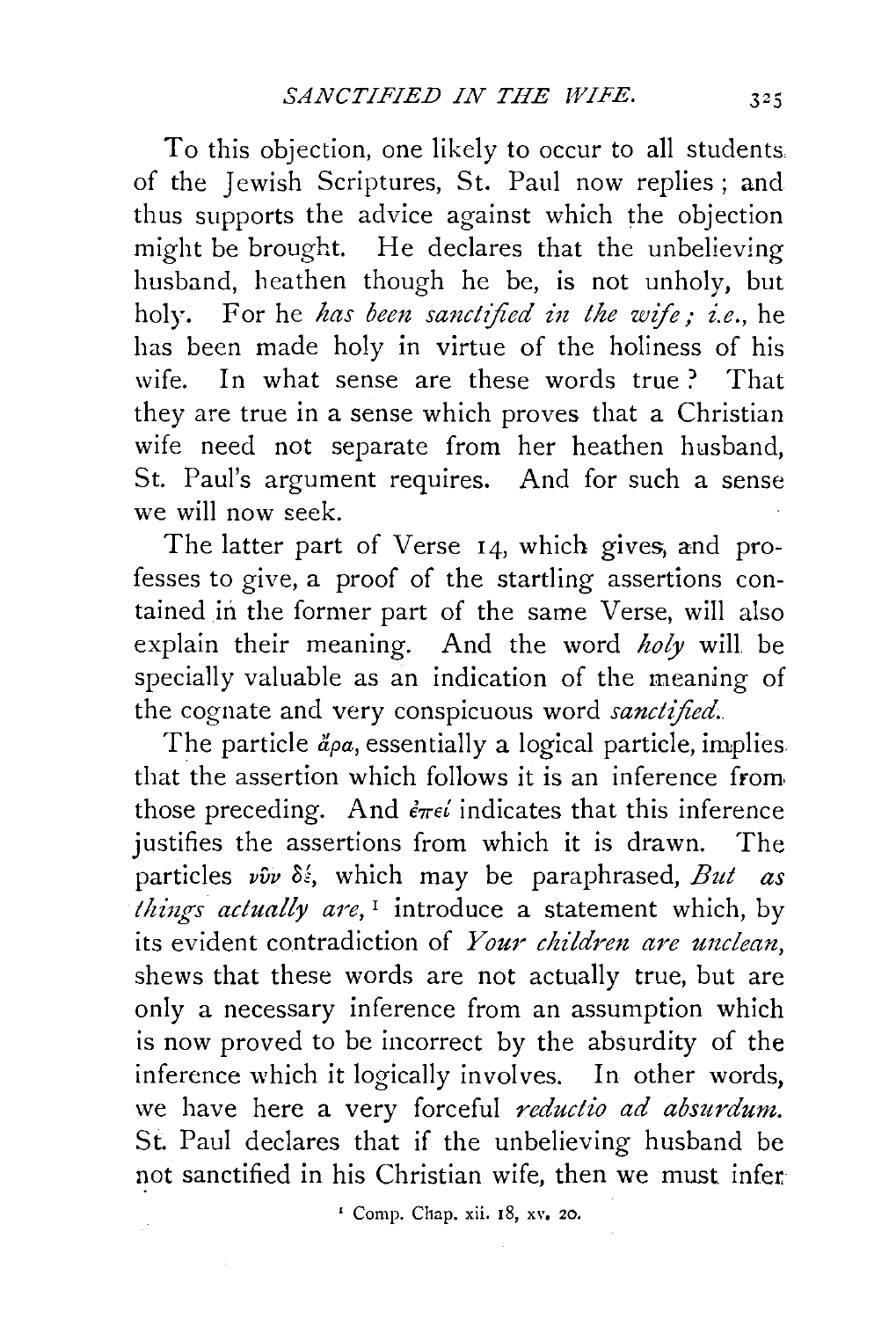that the children of believers generally are unclean, whereas, on the principle just laid down, viz., *sanctified in the wife*, the *children are holy*. And this last proposition, which negatives the one just before it, St. Paul takes for granted.

This use of  $\frac{\partial \pi}{\partial t}$ , viz., to support an assertion by shew ing the absurdity consequent upon a denial of it, is very common.<sup>1</sup> We may conveniently render it "else;" or, preserving its relation tu the ordinary use of the same conjunction, by the words "since otherwise."

The collocation of  $\epsilon \pi \epsilon i$  and  $\alpha \rho a$  is found again in **1** Corinthians v. 10. But in this case there is no contrasted statement which by its evident truth marks out the inference as false. Therefore, to shew this, St. Paul puts the inference in the imperfect indicative, (according to the well-attested reading  $\phi \phi \epsilon \lambda \epsilon \tau \epsilon$ ,) thus bringing **it** under the fourth case . of the hypothetical proposition. But in I Corinthians vii. 14, the contrasted and evidently correct statement, *But now are they holy,* makes this unnecessary. And the indicative present is more graphic, shewing what would be the actual state of things if the foregoing assertions were not true. Similarly, in 1 Corinthians xv. 18, a sentence introduced by  $\ddot{a}\rho a$  disproves the assertion "That there is no resurrection," by shewing that it involves the assertion that "they who have been laid to sleep in Christ have perished." This latter assertion is, in St. Paul's view, so evidently false that it needs neither express contradiction as in  $I$  Corinthians vii.  $I_4$ , nor the imperfect tense as in Chapter v. Verse 10. He is, therefore, at liberty to make use of the much more forceful aorist indicative.

<sup>1</sup> Compare Rom. iii. 6; xi. 6, 22; Heb. v. 11; ix. 26; x. 2.

326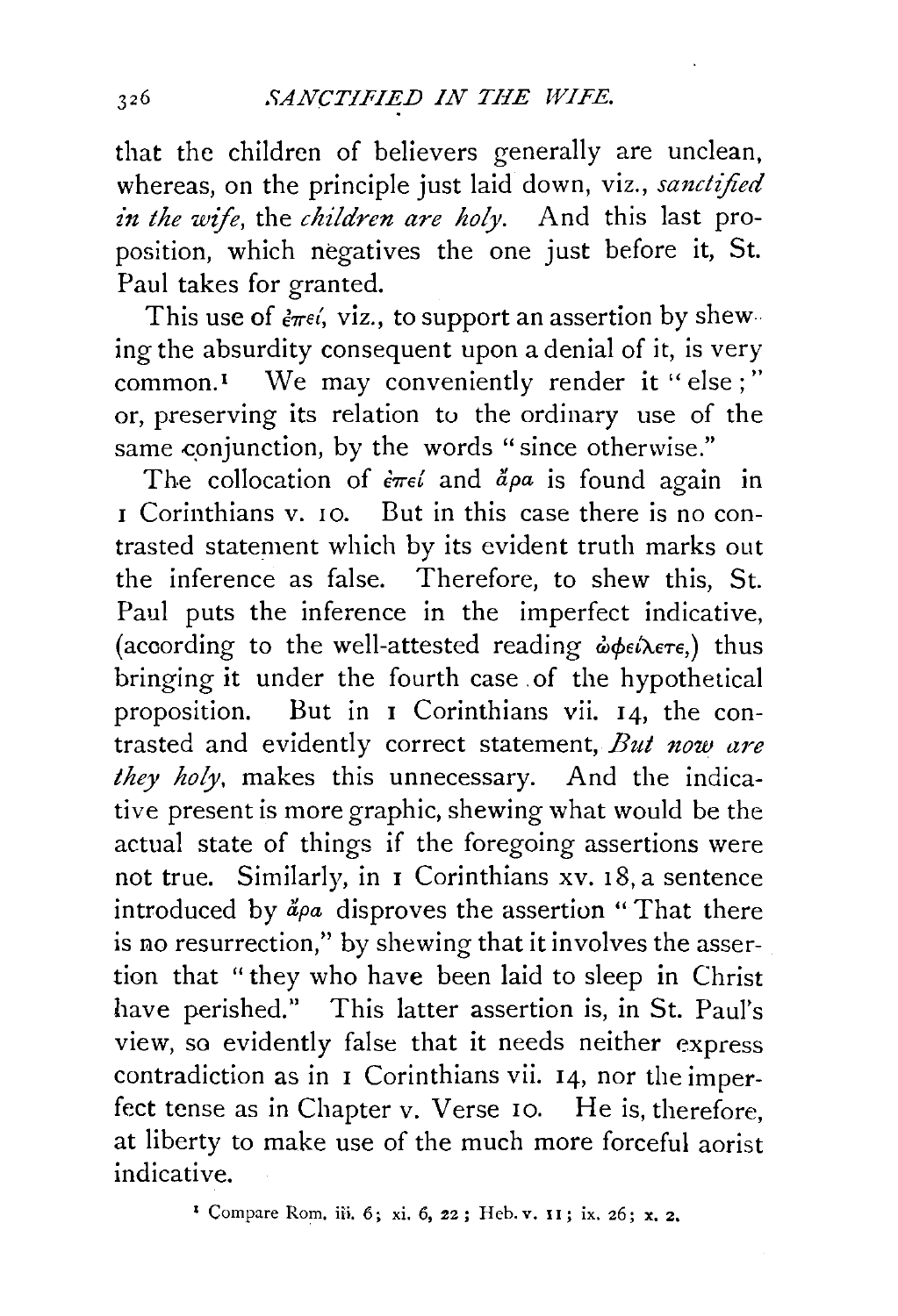So much for the grammatical form of the verse. St. Paul argues that the heathen husband is sanctified in the wife, on the ground that otherwise we should be compelled to infer that the children of unbelievers are unclean; whereas, as he assumes, they are holy.

To understand the real force of this argument, we must determine the exact sense in it of the word "holy." To speak generally, this word denotes, both in the Old and New Testaments, that which God has claimed to be his own, and which, therefore, stands in a special relation to Him as his property, as existing for Him, and designed to work out his purposes.<sup>1</sup> And, in Old Testament language, various objects were pronounced "unclean," to indicate that contact with them would unfit the otherwise holy person for the presence and service of God. In other words, the holy must not touch the unholy. It might, therefore, be thought that the Christian wife, whom in a far deeper sense than under the Mosaic covenant .God had claimed to be his own and to live for Him, must needs separate herself from an unholy heathen husband, lest intercourse with him should mar her service of God. St. Paul says, No; and supports his denial by shewing that if she leave her husband she must for the same reason leave her children. And he makes this a personal and forceful appeal to the whole Church by passing from the third to the second person-your *children* ; thus including the children not only of Christians married to unbelievers, but ofChristians generally. The word *children* includes sons and daughters of all ages. Many of these had not yet exercised faith in Christ;

<sup>. &</sup>lt;sup>I</sup> So Lange in vol. v., just published, of the second edition of Herzog's Real-Encyclopadie: "To sanctify is to take from the world ancl give to the Lord."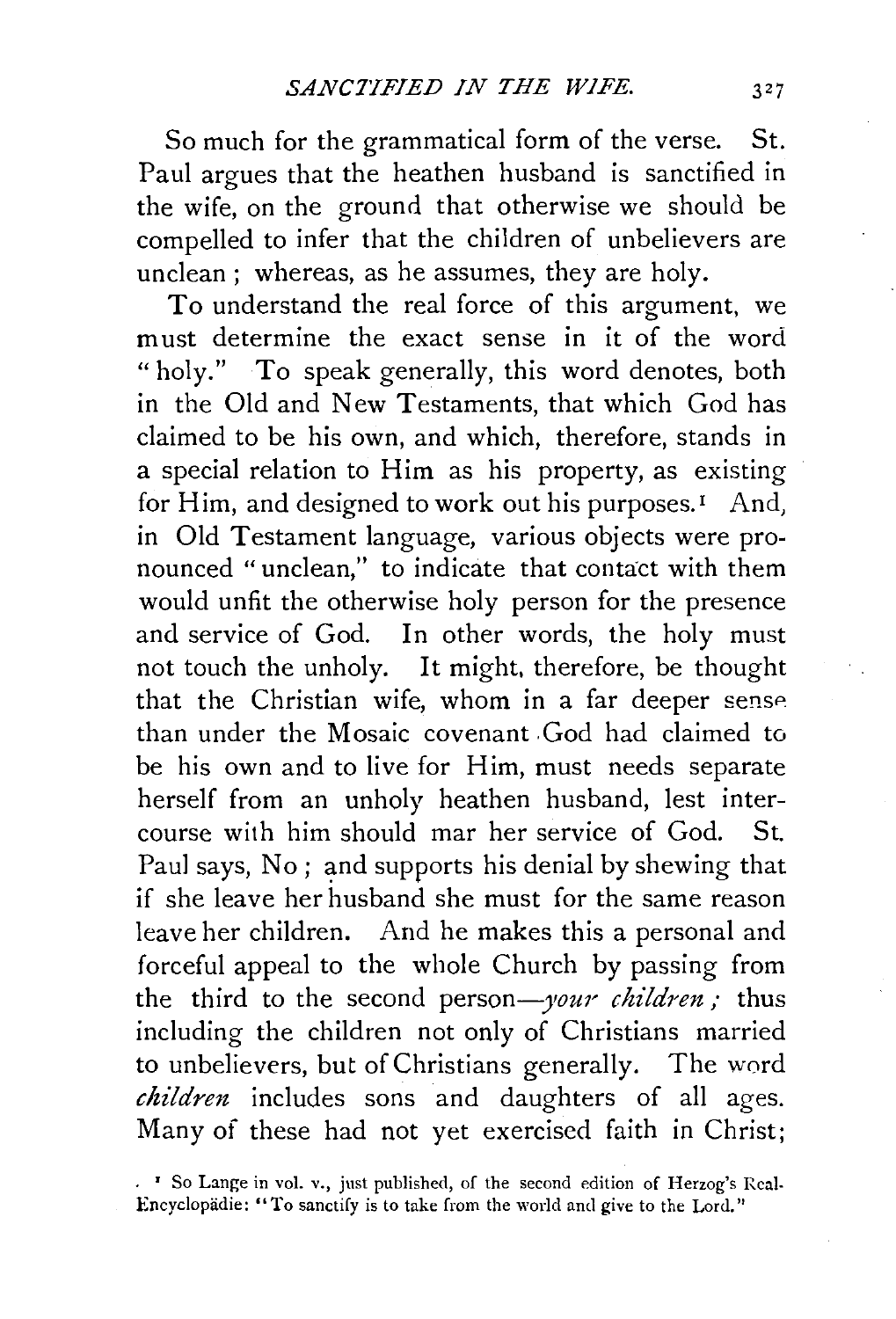and doubtless some were adult idolaters. Yet it is quite evident that, whatever the children were, the parents hot only were not bound by their new relation to God to leave them, but were bound, even in spite of their rejection of Christianity, to render them the full measure of parental love and care. In other words, intercourse with unconverted children does not defile a Christian parent. In this sense, then, the children are not unclean, but are holy. But on what principle can this be ? Only on this, that the mother's holiness extends in some sense to the children ; and that, whatever they may be in themselves, from her point of view and in the subjective world of her inner life they are holy. She lays them on the altar of God, and henceforth looks upon them as belonging to Him, and cares for them as part of her service of Christ. In this sense they are *sanctified in* the mother.

Now this principle applies equally to the heathen husband of a Christian wife. In her inner life he also is laid upon the altar. To her, therefore, he is a holy object ; and her intercourse with him is a service of God. And if so, his presence, heathen though he be, will not defile her. On the contrary, by giving occasion for Christian patience and watchfulness, it will develop her Christian character. Therefore the heathenism of the husband is no reason why she may not follow the advice given in Verse 13. And the same argument applies to the Christian husband of a heathen wife.

Notice the indicative mood, *is sanctified.* Yet these words describe, not that which actually and always takes place, but that which ought always to be. It may be that the wife fails in some degree to lay her husband upon the altar of God, and to look upon her intercourse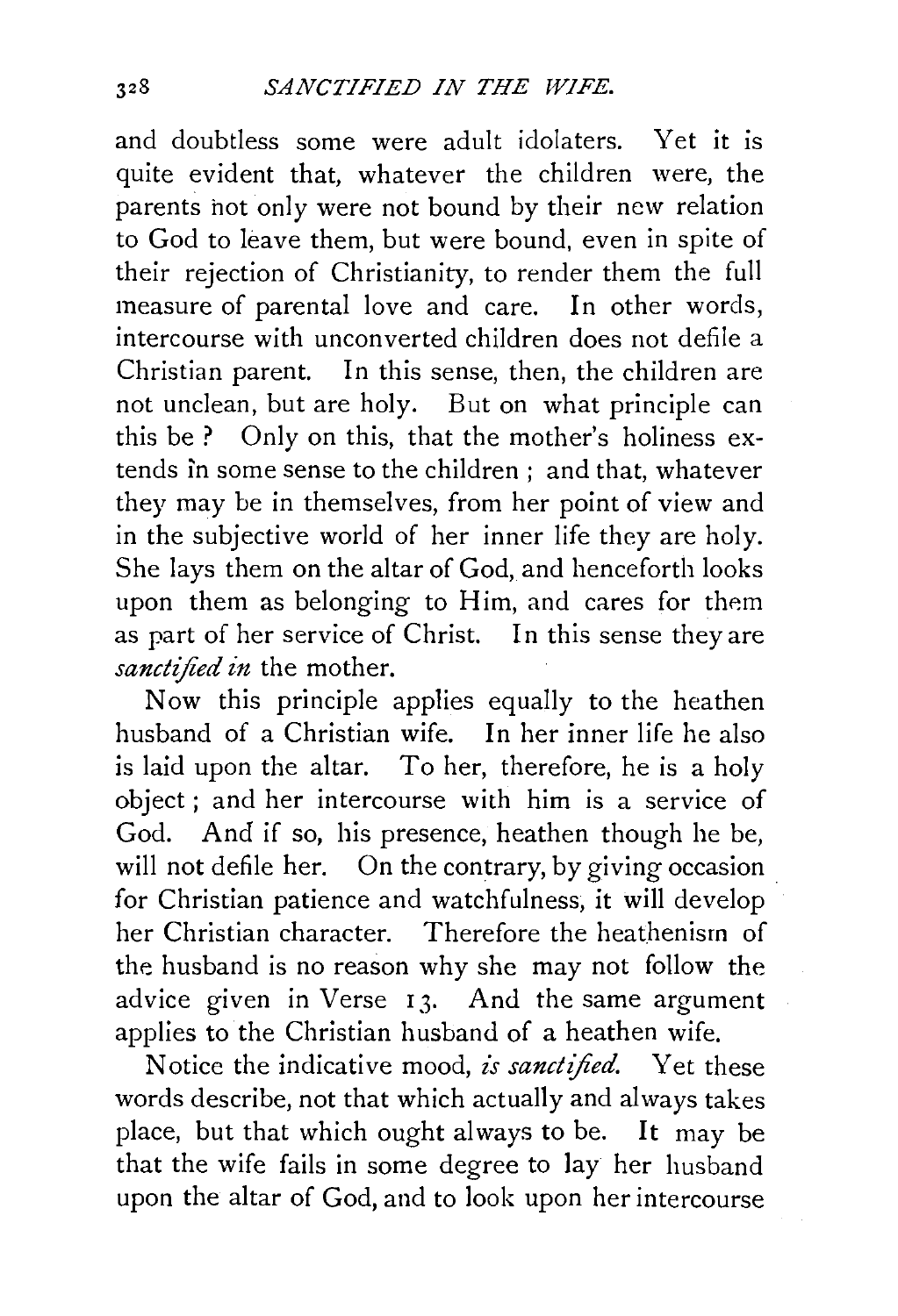with him as a service of God, that she looks upon him simply as her human lord, and seeks his favour rather than the favour of God. If so, the heathen husband defiles the wife ; and the holiness of the one is lost in the unholiness of the other. But this need not be. It is the wife's privilege, in spite of anything the husband .can do, to serve God in all her dealings with him; and, if so, the wickedness of the husband will but develop her spiritual life. And that this is her privilege is sufficient proof that she is not obliged to leave her heathen husband. This is all St. Paul wishes to prove. If she is not disposed to remain, he tacitly  $(\sigma v \nu \epsilon v \delta \alpha \epsilon \hat{\iota})$  permits her to leave her husband. What it is her privilege to do, St. Paul, as his wont is, represents as her actual conduct, thus giving her the strongest encouragement to make it such.

Under the special case which in this paper I have . attempted to elucidate lies a broad and important principle, bearing upon all men in all ages. There are many circumstances and connections which seem to hinder the Christian life, or to make it impossible. They seem to be unholy, and therefore defiling. From some of these we may free ourselves, and are bound to do so. To remain, of our own choice and without a good reason, in circumstances unfavourable to religion is most dangerous. But there may be circumstances from which it is impossible or inexpedient to free ourselves, and which, nevertheless, seem to be incompatible with full-hearted service of God. And, because of these drawbacks, many have thought themselves debarred from being servants of God. But there is another view of this case. That we cannot free ourselves from these unfavourable circumstances,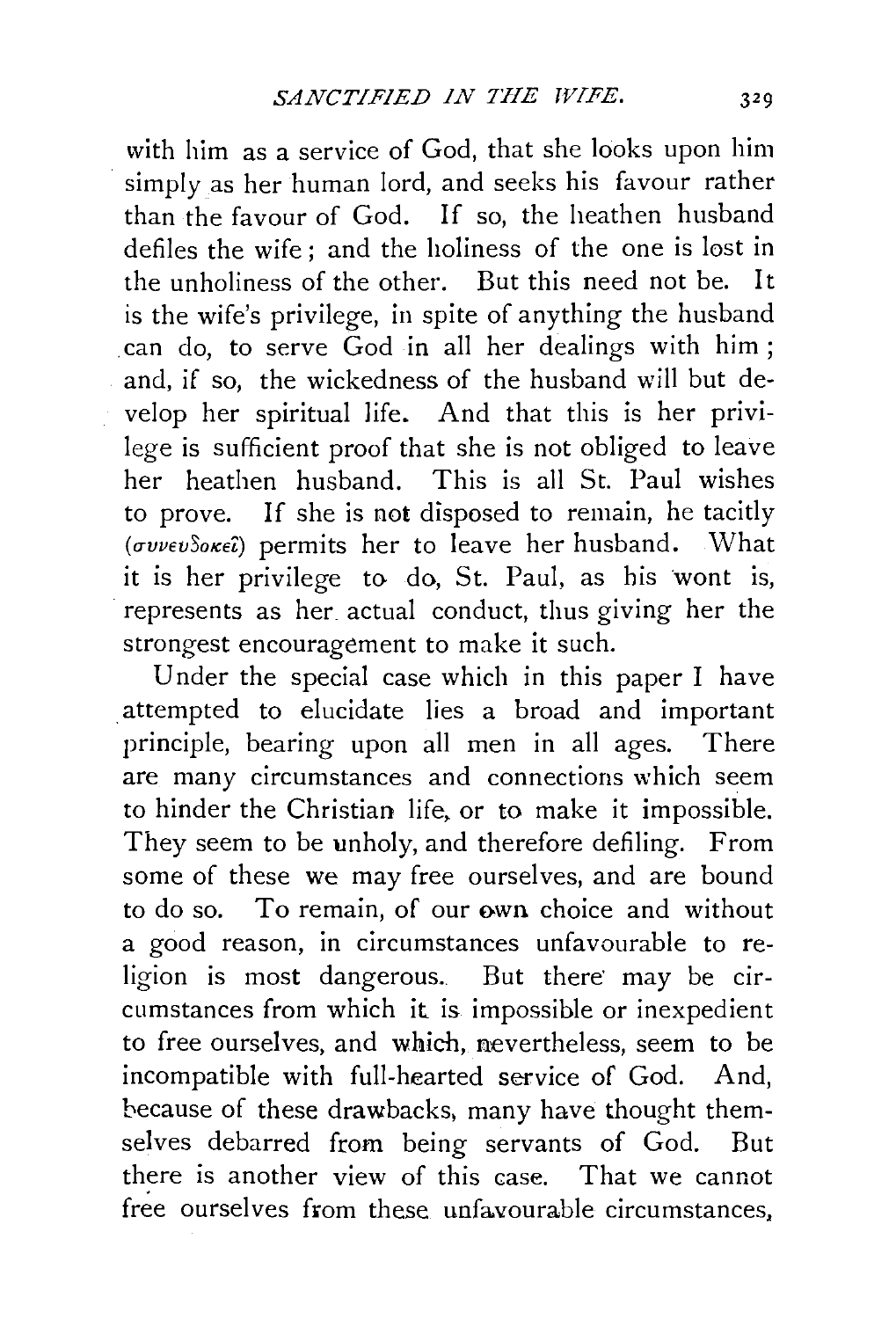proves that God, in whose hands are all things, does not think fit that we should be free from them. Yet He loves us, and designs us to be his servants. From all this we are compelled to infer that the service of God is not really incompatible with these apparently adverse circumstances. In order to serve God, all that we need is to lay all our surroundings upon his altar, and to look upon them as ordained or permitted by Him to give occasion to Christian virtues, and thus to develop our spiritual life. And if we do this, even our adverse circumstances will be to us holy, *i.e.,* they will, in our inner life, stand in special relation to God as ordained by Him, and as working out his purposes of mercy for us and for others. " All things " will "work together for our good.'' Just as of old the altar sanctified the gift, claiming it for God, so the believer, by his own devotion to God, claims for his service his entire surroundings.

The Verse we have been studying has been claimed both as proof and as disproof that Infant Baptism was practised in the Apostolic Church. But that the words *Your children are holy* do not in any way imply that the children of Christian parents are fit objects for baptism, is evident from the fact that the holiness of the children is mentioned only to prove the holiness of the heathen husband or wife. And a holiness shared by adult heathens cannot be valid ground for a Christian rite.

Much more difficult is it to decide whether this Verse may be accepted as evidence that the children of· believers were not then baptized. This is held by Neander, Meyer, Stanley, and others, on the ground that, if the children had been baptized, the difference